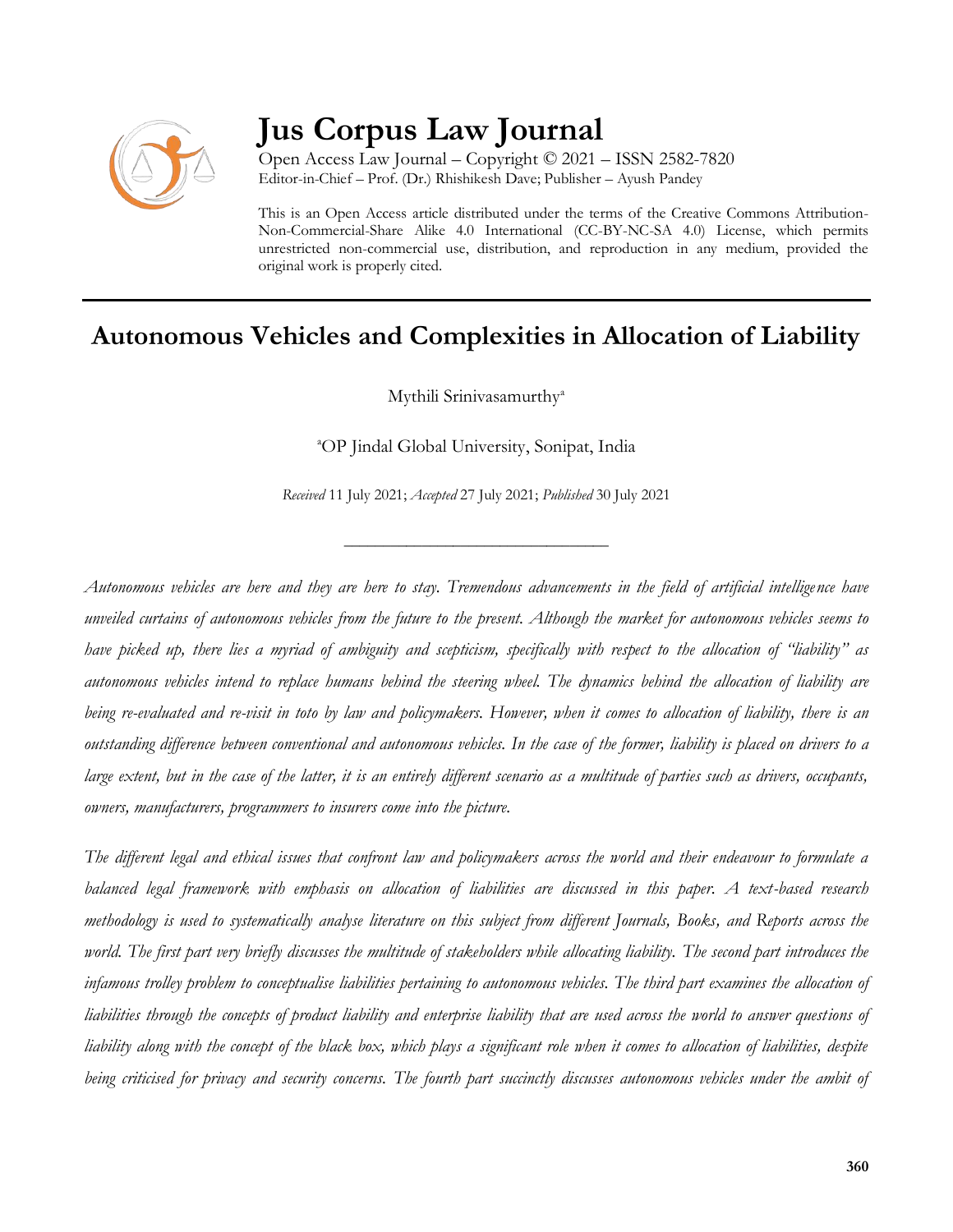*Indian laws. The last part, based on the research undertaken, concludes the article with observations and suggestions regarding allocation and enforcement of liability pertaining to autonomous vehicles.*

**Keywords:** *artificial intelligence, trolley problem, product liability, enterprise liability.*

# **INTRODUCTION**

The fantasy of driverless cars that transcended for generations has finally come true and is a functional reality today as autonomous vehicles ('**AVs'**) with automobile giants GM, Nissan, Mercedes-Benz, Toyota, Lexus, Hyundai, Tesla, Uber, and Volkswagen undertaking development of AVs.<sup>1</sup> While conventional vehicles are designed to privilege the safety of occupants over that of pedestrians, AVs are designed to privilege occupants, pedestrians, the environment, economy, and society as a whole by potentially increasing safety, efficiency, mobility, and productivity while decreasing traffic congestions, energy use, emissions from vehicles, costs, parking spaces, and land use.<sup>2</sup> Therefore, AVs are often equated to a "*critical technological solution, tantamount to a new medicine to cure not just one but many diseases*" 3 .

Despite these projected abilities, technology is not perfect, because similar to human errors, it is common for AVs to encounter crashes, glitches, and malfunctions ultimately leading to accidents.<sup>4</sup> In the case of conventional vehicles, liability is placed on the driver to a large extent, but in the case of AVs, it is an entirely different scenario as a multitude of parties from drivers, occupants, owners, manufacturers, AI programmers to insurers come into picture when it comes to allocation of liability.<sup>5</sup> Who really is liable for the accidents caused by AVs?

<sup>2</sup> Bryant Walker Smith, 'Ethics of Artificial Intelligence in Transport' in Markus Dubber, Frank Pasquale and Sunit Das (eds) *Oxford Handbook of Ethics of Artificial Intelligence* (Oxford University Press 2020)

<sup>1</sup> Andrew M Brown, 'Blame It on the Machines: How Autonomous Vehicles Will Impact Allocation of Liability Insurance and the Resulting Impact on the Legal Community' (2016) 95 North Carolina Law Review 29; Vikram Bhargava and Tae Wan Kim, 'Autonomous Vehicles and Moral Uncertainty' in Markus Dubber, Frank Pasquale and Sunit Das (eds) *Oxford Handbook of Ethics of Artificial Intelligence* (Oxford University Press 2020)

<sup>3</sup> *Ibid*

<sup>4</sup> Jeffrey K Gurney, 'Imputing Driverhood' in Markus Dubber, Frank Pasquale and Sunit Das (eds) *Oxford Handbook of Ethics of Artificial Intelligence* (Oxford University Press 2020)

<sup>5</sup> Wulf Loh and Janina Loh, 'Autonomy and Responsibility in Hybrid Systems' in Patrick Lin, Keith Abney and Ryan Jenkins (eds) *Robot Ethics 2.0: From Autonomous Cars to Artificial Intelligence* (Oxford University Press 2017)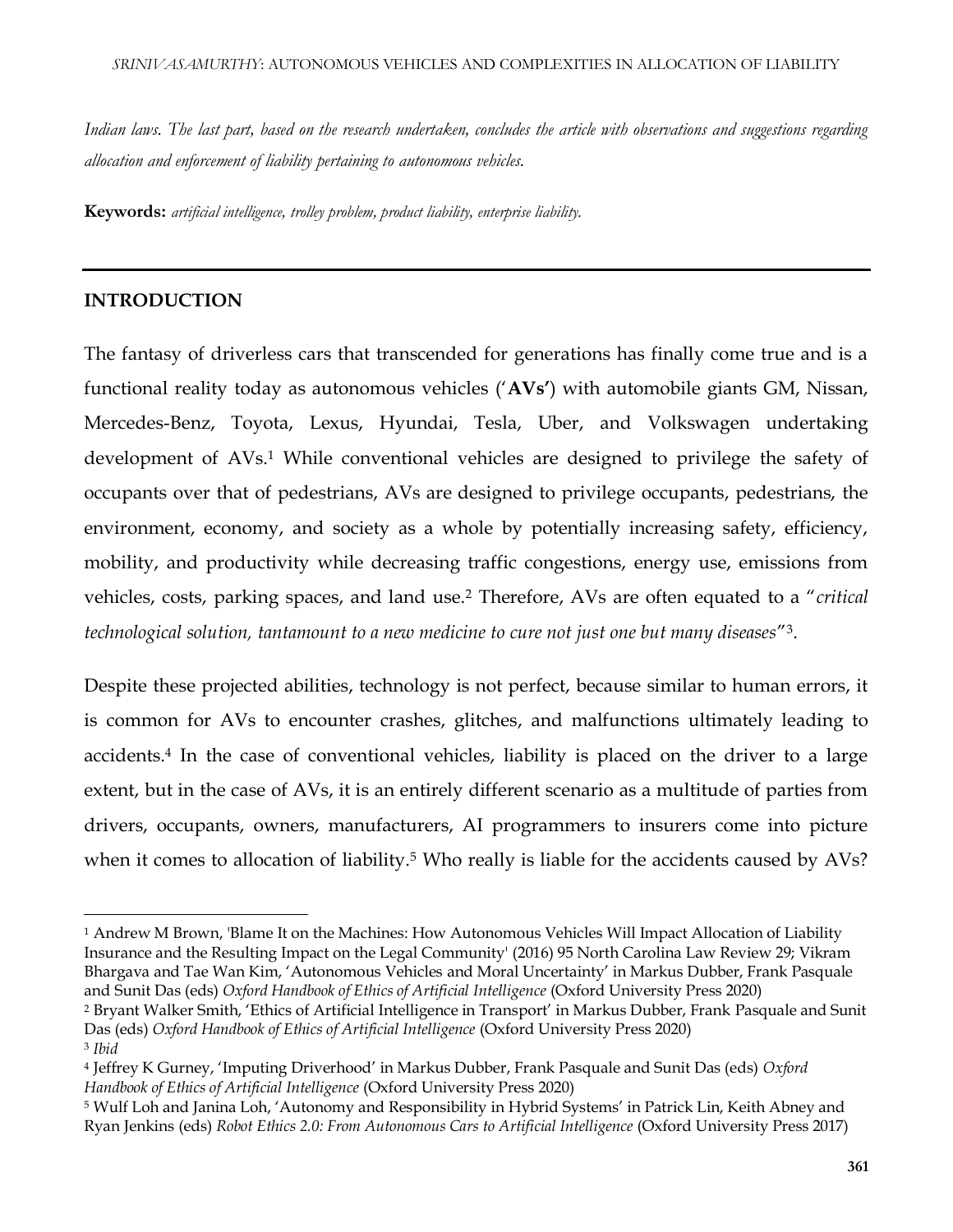Do we continue holding the drivers and owners of AVs liable? Or do we shift the burden on the manufacturers because AVs are completely new machinery and thereby making them liable for any accidents? Or do we make the programmers liable because they were in charge of the program that crashed and failed to function as required? Or do we shift the burden directly on the insurer by covering the accidents due to the crashing of AV under insurance coverage? Before we answer the above questions, to have a better understanding, let us conceptualise the infamous trolley problem in terms of an AV.

### **THE TROLLEY PROBLEM**

The National Highway Traffic Safety Administration ('**NHTSA**') of the USA classifies AVs into 6 different categories based on level of automation.<sup>6</sup> For our purpose, we will broadly categorise AVs under two categories – partially automated vehicles ('**PAVs**') and fully automated vehicles ('**FAVs**').<sup>7</sup> PAVs are AVs that either requires human intervention in certain circumstances (including emergencies) or where humans have the option of disabling autopilot mode by overriding AV to take back control of driving.<sup>8</sup> FAVs are AVs that neither

<sup>6</sup> National Highway Traffic Safety Administration, 'Automated Vehicles for Safety' (*National Highway Traffic Safety Administration*) [<https://www.nhtsa.gov/technology-innovation/automated-vehicles-safety#topic-road](https://www.nhtsa.gov/technology-innovation/automated-vehicles-safety#topic-road-self-driving)[self-driving>](https://www.nhtsa.gov/technology-innovation/automated-vehicles-safety#topic-road-self-driving) accessed 01 May 2021

<sup>&</sup>quot;*Level 0 - The human driver does all the driving*

*Level 1 - An advanced driver assistance system (ADAS) on the vehicle can sometimes assist the human driver with either steering or braking/accelerating, but not both simultaneously*

*Level 2 - An advanced driver assistance system (ADAS) on the vehicle can itself actually control both steering and braking/accelerating simultaneously under some circumstances. The human driver must continue to pay full attention ("monitor the driving environment") at all times and perform the rest of the driving task*

*Level 3 - An automated driving system (ADS) on the vehicle can itself perform all aspects of the driving task under some circumstances. In those circumstances, the human driver must be ready to take back control at any time when the ADS requests the human driver to do so. In all other circumstances, the human driver performs the driving task*

*Level 4 - An automated driving system (ADS) on the vehicle can itself perform all driving tasks and monitor the driving environment – essentially, do all the driving – in certain circumstances. The human need not pay attention in those circumstances*

Level 5 - An automated driving system (ADS) on the vehicle can do all the driving in all *circumstances. The human occupants are just passengers and need never be involved in driving*"

<sup>7</sup> Mohamed Alawadhi and others, 'Review and Analysis of the Importance of Autonomous Vehicles Liability: A Systematic Literature Review' (2020) 11 International Journal of System Assurance Engineering and Management 1227

<sup>8</sup> *Ibid*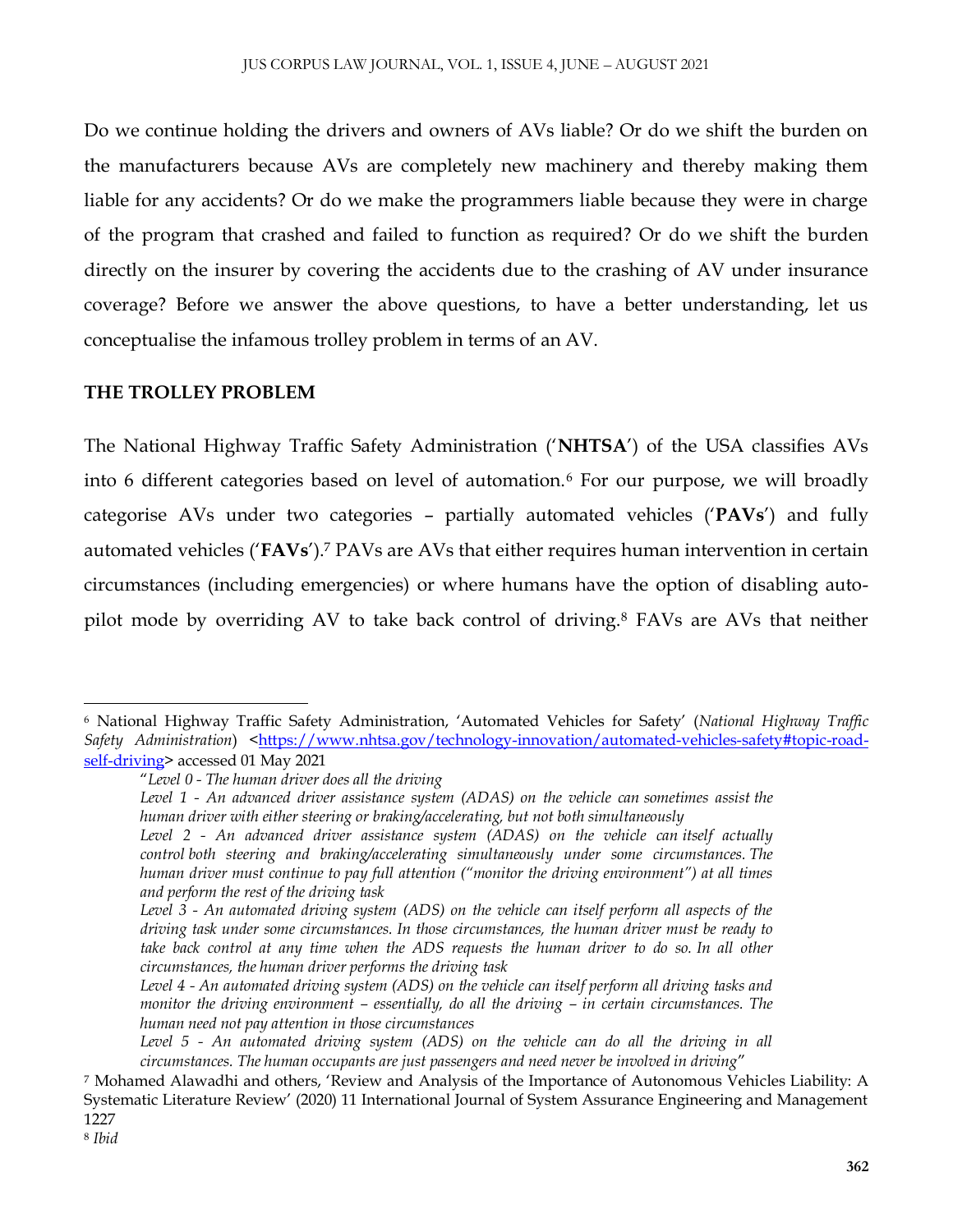require human intervention in any circumstances (including emergencies) nor do humans have the option of disabling auto-pilot mode by overriding AV to take back control.<sup>9</sup>

The trolley problem involves a situation where the trolley driver loses control and finds the trolley headed towards a direction that would result in killing five innocent people, but the driver has the option of changing the direction of the trolley which would result in the death of one person.<sup>10</sup> In another situation, with just a small variation, this time, it is the bystander who has the option of changing the direction of the trolley instead of the driver.<sup>11</sup> In order to place the liability as due to the accident, for our purposes, let us assume that here, the driver takes the place of either driver or occupants and the bystander takes the place of the AV (which includes the owners, manufacturers, AI programmers or insurers). The only difference here is that apart from the bystander being present during the event, in some instances the bystander would have acted ex-ante – the owner would have bought the AV informed of all associated risks, the manufacturer would have ensured that manufacturing and sale of AV are done only after all specifications are met, AI programmers would have created programme in advance to deal with upcoming situations and insurer would have agreed to ensure the damages and costs.<sup>12</sup> Let us now look at different scenarios under the PAVs and FAVs to decide upon the allocation of liability.

PAV Scenario I – The drivers/occupants can take back control of driving either after receiving a warning from AV or noticing that the AV is out of control.

PAV Scenario II – The drivers/occupants are not able to take back control of driving because they are either unable to disable auto-pilot mode, or they failed to receive a warning from the AV or they failed to notice that the AV is out of control.

FAV Scenario I – The drivers/ occupants do not have the option of taking back control of driving and are left at mercy of AV.

<sup>9</sup> *Ibid*

<sup>10</sup> F M Kamm, 'The Use and Abuse of the Trolley Problem' in S Matthew Liao (ed) *Ethics of Artificial Intelligence*  (Oxford University Press 2020)

<sup>11</sup> *Ibid*

<sup>12</sup> *Ibid*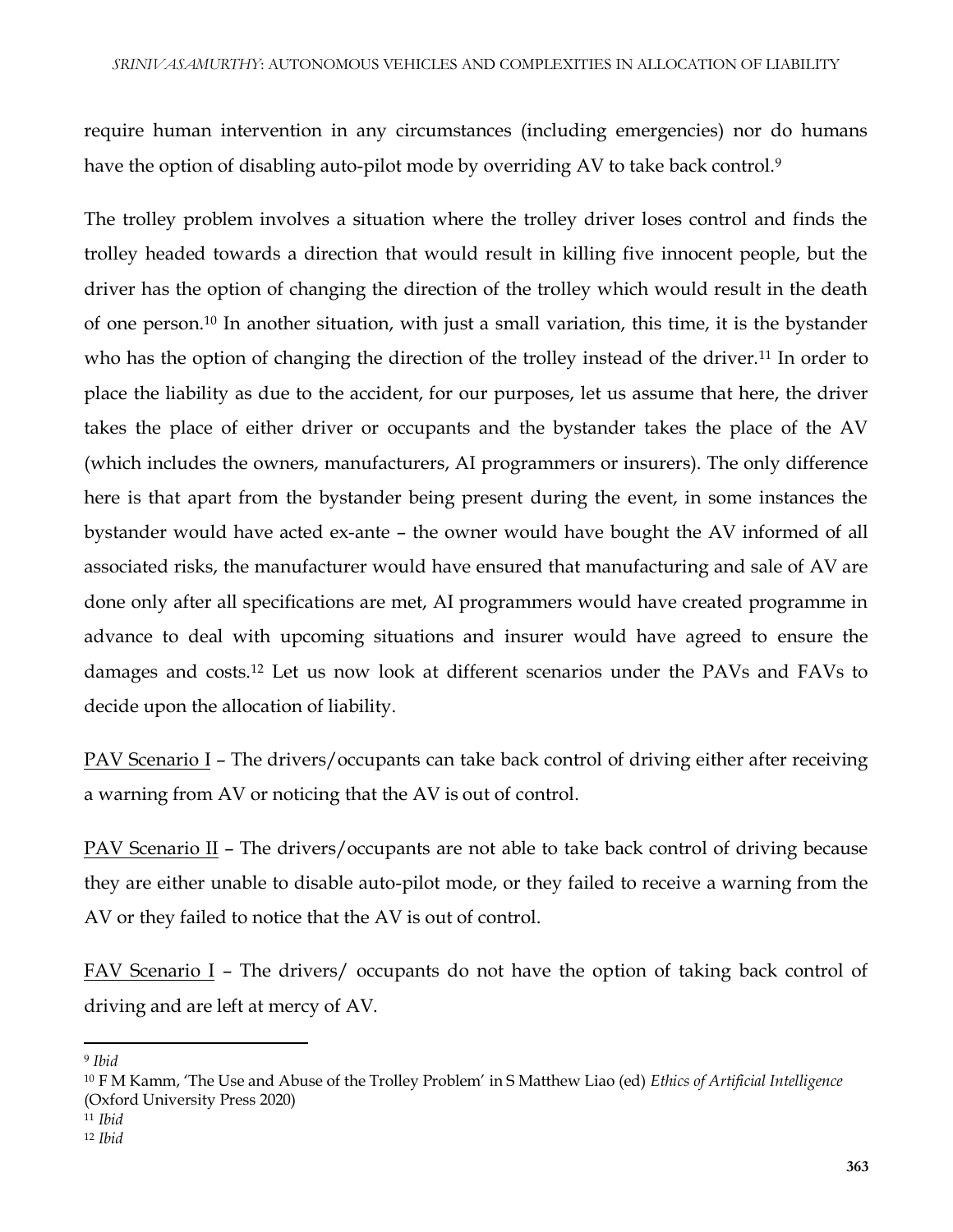Under PAV Scenario I, it is obvious that the driver/occupant is be held liable. But, under PAV Scenario II and FAV Scenario I, doesn't the shift in control of the operation of vehicles from drivers/occupants to AV make it ideal to shift the liability from drivers/occupants to the AV?<sup>13</sup> Or do we hold the driver liable despite him trying to take over the AV or because he was simply present in a vehicle over which he had no control? To answer these questions, it will be necessary to understand the concepts of product liability and enterprise liability.

#### **CONCEPTS OF LIABILITIES**

The concept of product liability ('**PL**') and enterprise liability ('**EL**') although are similar as they allocate liability on the manufacturer, are distinct on the merits of allocating liability. Broadly speaking, PL relies on manufacturing, design, and warning defects while EL relies on allocating liability based on characteristic risks and no-fault liability based on an internalisation of costs with a prime focus on compensating victims.<sup>14</sup> While PL focuses only on the product, EL focuses on the entire enterprise (manufacturer) to allocate liability. The concept of Flight Data Recorder colloquially referred to as Black Box ('**BB**') is a widely used mechanism to monitor and record data about the functioning of flights and pilot errors.<sup>15</sup>

#### **PRODUCT LIABILITY**

#### **Manufacturing Defect**

Manufacturing defect ('**MD**') stems out of expectation that the product meets all specifications and includes all necessary safety that matches with those of other similar units.<sup>16</sup> Manufacturers maintain an implicit duty to check that the parts are of a reasonable standard

 $13$  Gurney (n 4)

<sup>14</sup> Kevin Funkhouser, 'Paving the Road Ahead: Autonomous Vehicles Products Liability and the Need for a New Approach' (2013) Utah Law Review 437; Jacob D Walpert, 'Carpooling Liability?: Applying Tort Law Principles to the Joint Emergence of Self Driving Automobiles and Transportation Network Companies' (2017) 85 Fordham Law Review 1863; Gregory C Keating, 'Products Liability as Enterprise Liability' (2017) 10 Journal of Tort Law 41 <sup>15</sup> James M. Anderson and others, *Autonomous Vehicle Technology* (Rand Corporation 2016)

<sup>16</sup> Kevin Funkhouser, 'Paving the Road Ahead: Autonomous Vehicles Products Liability and the Need for a New Approach' (2013) Utah Law Review 437; Jeffrey K Gurney, 'Sue My Car Not Me: Products Liability and Accidents Involving Autonomous Vehicles' (2013) Journal of Law Technology and Policy 247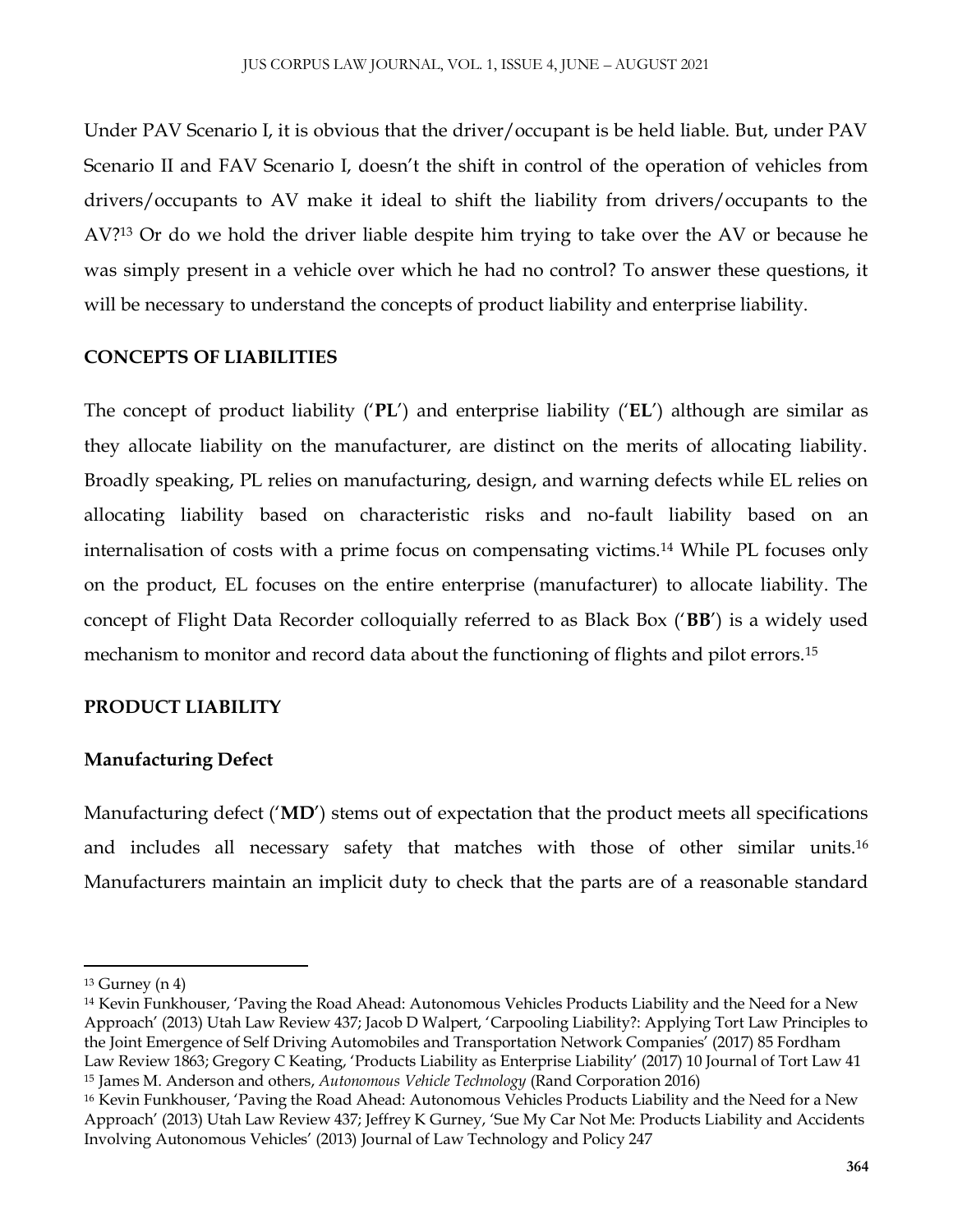and the standard is maintained.<sup>17</sup> Apart from this, MD is put into an exercise in cases of malfunction despite the manufacturers meeting all standards.<sup>18</sup> To prove MD, one has to prove that manufacturers failed to meet the specifications and standards and that the malfunction occurred during proper use when the product was in no way altered or misused to induce malfunction.<sup>19</sup>

# **Design Defect**

Design Defect ('**DD**') highlights defects usually present a much larger issue when compared to MD as they highlight the defects existing in the entire line of products and are not restrained to just a single incident.<sup>20</sup> DD is proved by satisfying either a consumer expectation test<sup>21</sup> or a risk-utility test<sup>22</sup>.<sup>23</sup> To prove DD, one has to prove that a reasonable alternative design to the one sold to the consumer was available, the failure to adopt the design rendered the vehicle unsafe and the foreseeable risks of harm caused by the product could have been reduced or avoided by an alternative design by the manufacturer.<sup>24</sup> The DD are generally complex and require many expert witnesses, ultimately making the claim a costly affair.<sup>25</sup>

# **Warning Defect**

<sup>17</sup> Keri Grieman, 'Hard Drive Crash' (2018) journal of Intellectual Property Information Technology and e-Commerce Law 294

<sup>18</sup> Gurney (n 4)

<sup>19</sup> Roy Alan Cohen, 'Self Driving Technology and Autonomous Vehicles: A Whole New World for Potential Product Liability Discussion' (2015) 5 Product Liability Committee Newsletter

<sup>20</sup> *Ibid*

<sup>&</sup>lt;sup>21</sup> The consumer expectations test evaluates the defectiveness of a design based on whether the danger posed by the design is greater than an ordinary consumer would expect when using the product in an intended or reasonably foreseeable manner, see Kevin Funkhouser, 'Paving the Road Ahead: Autonomous Vehicles Products Liability and the Need for a New Approach' (2013) Utah Law Review 437, 449

<sup>&</sup>lt;sup>22</sup> The risk-utility test, for its part, sounds in negligence, but is carefully constructed to be more stringent than ordinary negligence liability. It incorporates hindsight balancing; relieves the plaintiff of the burden of proving a feasible alternative design as part of its *prima facie* case; and places the burden of proving that the product's design is safe on the defendant (manufacturer), see Gregory C Keating, 'Products Liability as Enterprise Liability' (2017) 10 Journal of Tort Law 41, 95

<sup>23</sup> Funkhouser (n 16)

<sup>24</sup> Alfred R Cowger Jr, 'Liaility Considerations When Autonomous Vehicles Choose the Accident Victim' (2018) 11 Journal of High Technology Law 1

 $25$  Gurney (n 4)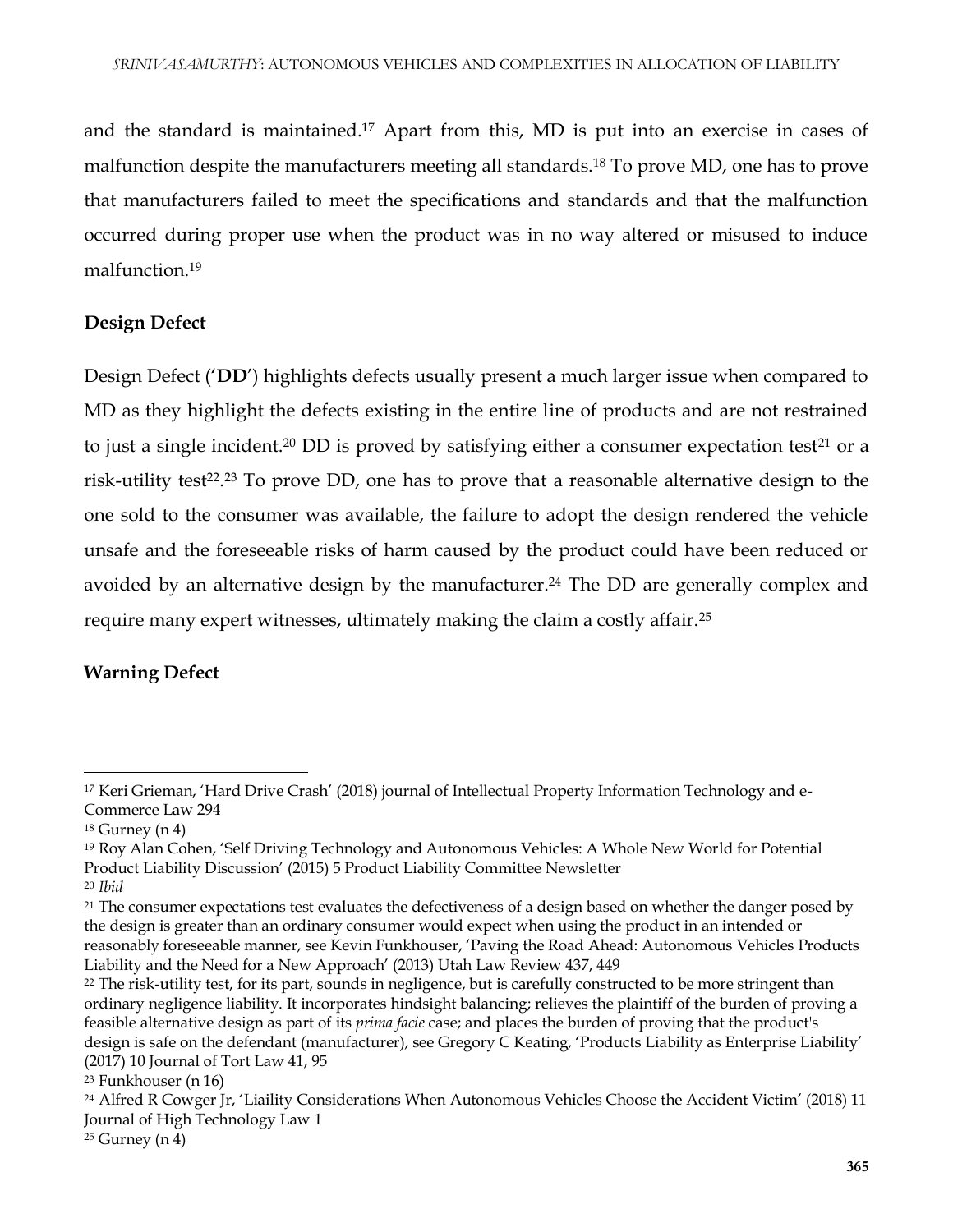Warning defect ('**WD**') focuses on the duty of the manufacturer to inform regarding hidden dangers and instruct regarding safe handling of the product.<sup>26</sup> To prove WD, one has to prove the manufacturer failed to inform or instruct and the adequacy of information and instruction.<sup>27</sup> While, the general standard to invoke WD has been failure to inform, in the case of AVs, the failure to instruct will play a much bigger role as AV is an extremely new, advanced, and nuanced technology and manufacturers have to shoulder this burden if they wish to expand AVs into the mainstream market.<sup>28</sup>

### **ENTERPRISE LIABILITY**

### **Characteristic Risks**

Characteristic risk ('**CR**') is essentially a normative, non-fault criterion that mixes factual and evaluative judgment in a reasonable way without appealing to fault with the rationale that the enterprise (manufacturer) must be held liable for creating risks that are different and "characteristic" to the product.<sup>29</sup> It is based on the assertion that the enterprises (manufacturers) must be held liable for the foreseeable "characteristic risks" that are potentially hazardous.<sup>30</sup> Today, AVs are largely regarded as potentially hazardous *inter alia* due to the knowledge gap between users and manufacturers, technical complexities, dearth of skills, education, and training of the end consumers.<sup>31</sup> To prove CR, one has to prove that the issue at hand is a characteristic risk associated with the product of the enterprise.

# **No-Fault Liability**

<sup>26</sup> *Ibid*

<sup>27</sup> Jeffrey K Gurney, 'Sue My Car Not Me: Products Liability and Accidents Involving Autonomous Vehicles' (2013) Journal of Law Technology and Policy 247

<sup>28</sup> *Ibid*

<sup>29</sup> Gregory C Keating, 'Products Liability as Enterprise Liability' (2017) 10 Journal of Tort Law 41

<sup>30</sup> Walpert (n 14)

<sup>31</sup> Jo Ann Pattison, Haibo Chen and Subhajit Basu, 'Legal Issues in Automated Vehicles: Critically Considering the Potential Role of Consent and Interactive Digital Interfaces' (2020) 7 Humanities and Social Sciences Communications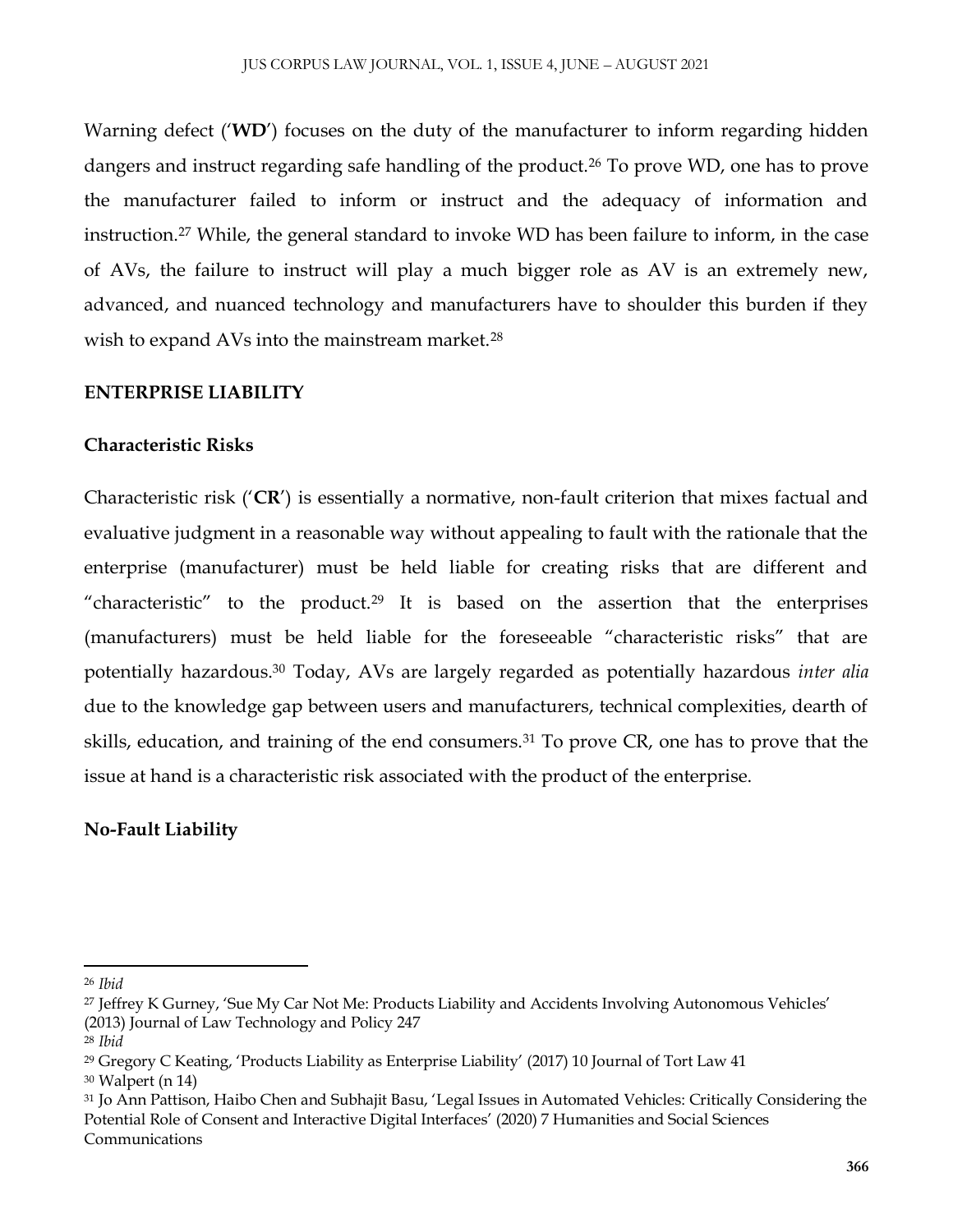No-Fault Liability intends to compensate and spread the loss by holding enterprises (manufacturers) liable even when no particular faults can be associated with them because manufacturers are in the best position to spread the losses through internalisation of costs.<sup>32</sup> Enterprises ought to disperse the costs of their "characteristic risks" across all those who participate in the enterprise, ideally in proportion to the extent of their participation because all participants are collectively responsible.<sup>33</sup>

### **Black Box**

AVs are equipped with sensors, cameras, user inputs, passenger information, and a global positioning system (GPS) and all of this information will play an important role in allocating liability.<sup>34</sup> Along with all this information, programmers also embed manufacturers' decisions with respect to the manner of driving, reactions to changes in the environment, when and where to stop into the AV and this information is available in BBs which could potentially help in allocating liability in helping decide if the manufacturer "drove" reasonably.<sup>35</sup>

However, the authenticity and legality of this data need to be closely looked into as it will be subject to privacy concerns because if this data starts becoming available in courts, then it would become a "*treasure trove of evidence for litigants*" <sup>36</sup> and they can be used against the interest of the users because this data can not only identify a person and their location but also about their habits, friends, and lifestyle.<sup>37</sup> Additionally, there will arise discrepancies with

<sup>32</sup> Walpert (n 14); Andrew M Brown, 'Blame It on the Machines: How Autonomous Vehicles Will Impact Allocation of Liability Insurance and the Resulting Impact on the Legal Community' (2016) 95 North Carolina Law Review 29

<sup>33</sup> Keating (n 28)

<sup>34</sup> Jason Millar, 'Ethics Settings for Autonomous Vehicles' in Markus Dubber, Frank Pasquale and Sunit Das (eds) *Oxford Handbook of Ethics of Artificial Intelligence* (Oxford University Press 2020)

<sup>&</sup>lt;sup>35</sup> Keri Grieman, 'Hard Drive Crash' (2018) journal of Intellectual Property Information Technology and e-Commerce Law 294; Jeffrey K Gurney, 'Imputing Driverhood' in Markus Dubber, Frank Pasquale and Sunit Das (eds) *Oxford Handbook of Ethics of Artificial Intelligence* (Oxford University Press 2020)

<sup>36</sup> Frank Douma and Sarah Aue Palodichuk, 'Criminal Liability Issues Created by Autonomous Vehicles' (2012) 52 Santa Clara Law Review 1157

<sup>37</sup> Jason Millar, 'Ethics Settings for Autonomous Vehicles' in Markus Dubber, Frank Pasquale and Sunit Das (eds) *Oxford Handbook of Ethics of Artificial Intelligence* (Oxford University Press 2020); Frank Douma and Sarah Aue Palodichuk, 'Criminal Liability Issues Created by Autonomous Vehicles' (2012) 52 Santa Clara Law Review 1157; Ujjayini Bose, 'The Black Box Solution to Autonomous Liability' (2015) 92 Washington University Law Review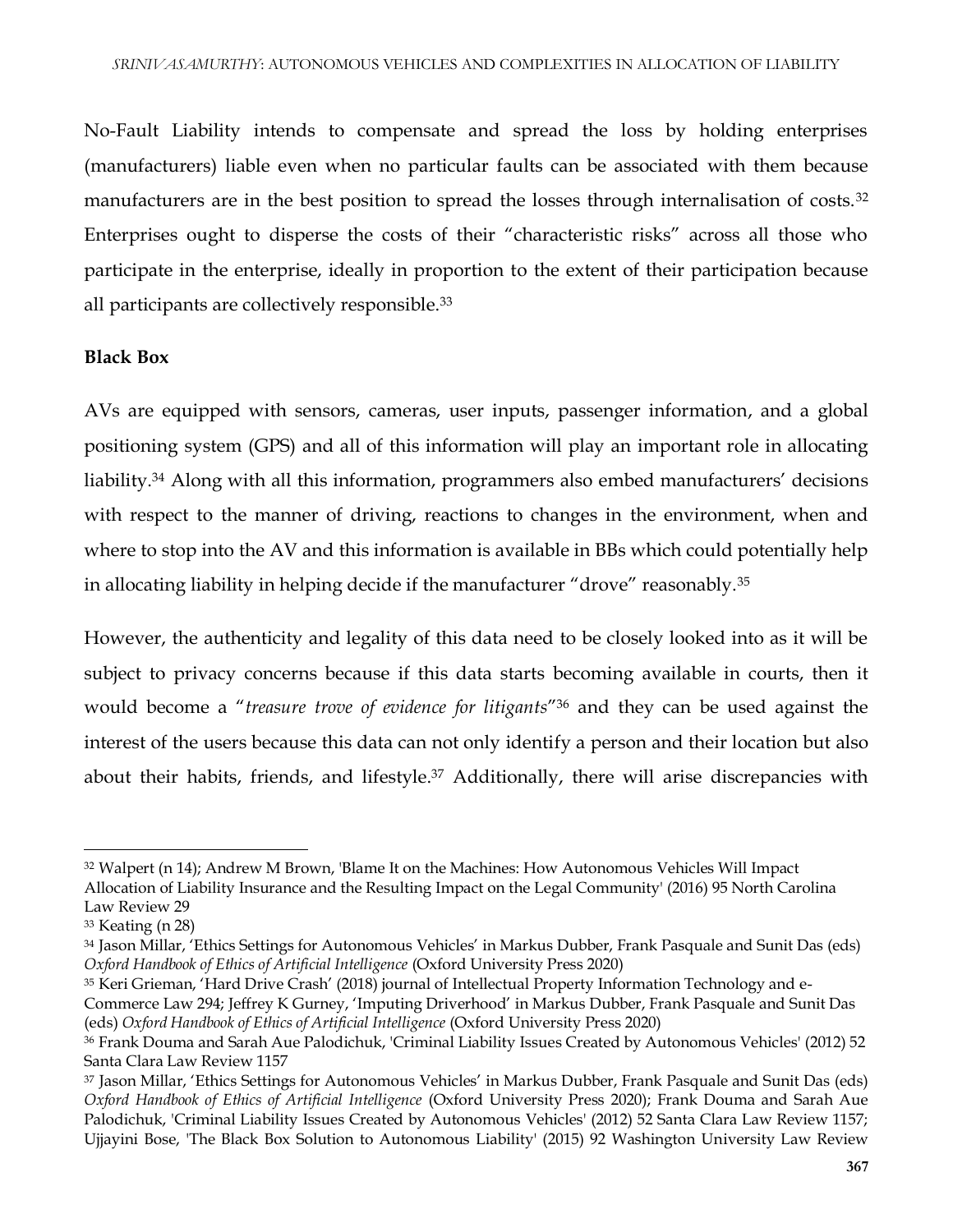respect to the source of data and its verification.<sup>38</sup> Therefore, to be able to even use BB, the use and disclosure of information must be highly regulated.

#### **INDIAN LAWS AND AUTONOMOUS VEHICLES**

The Motor Vehicles Act<sup>39</sup> ('MVA') governs laws related to motor vehicles and compensation in case of accidents. Recently, the Motor Vehicles (Amendment) Act, 2019<sup>40</sup> ('**Amendment**') introduced Section 2B<sup>41</sup> to promote innovation and exempted application of MVA to "*mechanically propelled vehicles*". MVA seems to be extended to self-driving cars indirectly through the Amendment.<sup>42</sup> Under MVA, compensation is provided either by the owners or insurance companies to victims based on "no-fault liability"<sup>43</sup> and "strict liability"<sup>44</sup>. Apart from MVA, Consumer Protection Act<sup>45</sup> ('**CPA**') and Information Technology Act<sup>46</sup> ('**ITA**') can be made applicable on AVs. CPA *inter alia* covers issues of product liability, strict liability, and right to consumer education and as AVs discount human error, manufacturers would be liable in case of any defect or deficiency.<sup>47</sup> ITA *inter alia* covers issues of privacy, protection of data,

<sup>38</sup> Frank Douma and Sarah Aue Palodichuk (n 35)

<sup>39</sup> Motor Vehicles Act, 1988

 $\overline{\phantom{a}}$ 

<sup>40</sup> Motor Vehicles (Amendment) Act 2019

<sup>41</sup> Motor Vehicles Act 1988, s 2B

"*Notwithstanding anything contained in this Act and subject to such conditions as may be prescribed by the Central Government, in order to promote innovation, research and development in the fields of vehicular engineering, mechanically propelled vehicles and transportation in general, the Central Government may exempt certain types of mechanically propelled vehicles from the application of the provisions of this Act*"

<sup>42</sup> Madhura Bhandarkar, 'Moving Towards a Driverless Era' (*RMLNLU Law Review Blog*, 25 October 2017) [<https://rmlnlulawreview.com/2017/10/25/moving-towards-a-driverless-era/>](https://rmlnlulawreview.com/2017/10/25/moving-towards-a-driverless-era/) accessed 23 April 2021

<sup>44</sup> *Ibid* ch 11

- <sup>45</sup> Consumer Protection Act 1986
- <sup>46</sup> Information Technology Act 2000

<sup>1325;</sup> Keri Grieman, 'Hard Drive Crash' (2018) Journal of Intellectual Property Information Technology and e-Commerce Law 294

<sup>43</sup> Motor Vehicles (Amendment) Act 2019, ch 10

<sup>47</sup> Nishith Desai Associates, *Preparing for a Driverless Future* (Nishith Desai Associates 2019)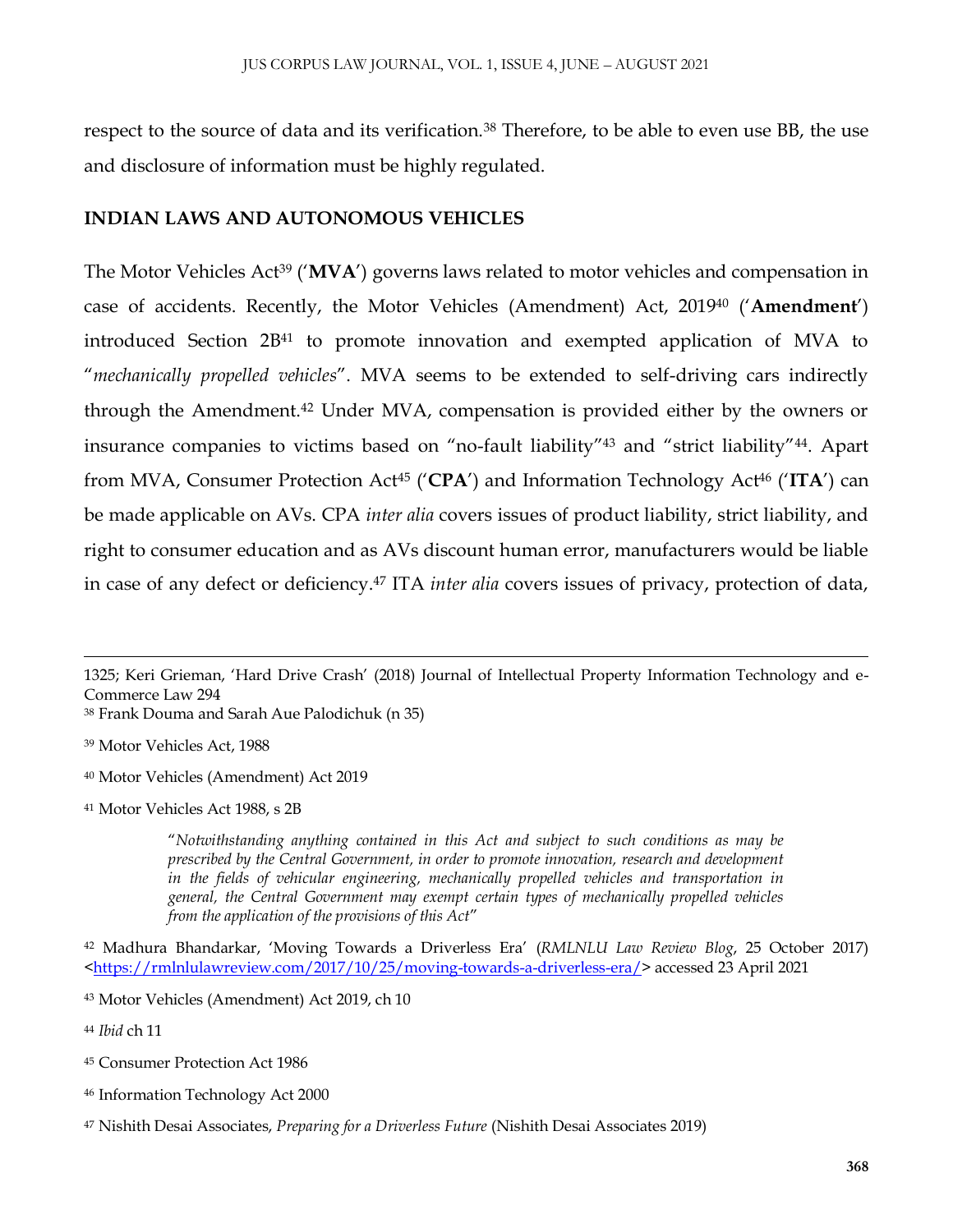sensitive data and personal information, cybersecurity, and hacking.<sup>48</sup> As AVs are susceptible to all these issues, manufacturers must give separate emphasis in taking all measures for ensuring security.<sup>49</sup>

#### **CONCLUSION**

AVs are at a very nascent stage in the market. Society is yet to accept AVs in full swing because of numerous challenges associated with them. The fundamental one being the allocation of liability in cases of crashes by AVs. As discussed above, we could answer this question using multiple concepts such as PL, EL, and BB with each of them making it invincibly clear that liability must be allocated to manufacturers. Enforceability of this liability is also a major concern. While PL is an extremely popular concept, in the case of AVs, it is highly unlikely that it would help victims as proving MD, DD or WD would be coupled with heavy expenses on the person claiming relief.<sup>50</sup> And, BB is still flourishing as a concept, faced with challenges of its own such as ensuring adequate consumer privacy protection, limited usage of data, and affirmative consent for commercial use as these sensor-laden AVs have the scope of dangerous violations.<sup>51</sup> Thus, EL serves as best to allocate liability on manufacturers as the prime focus is on compensating victims.<sup>52</sup> The threat of litigation is a natural incentive for the manufacturers to create safer products while allocating costs to parties who are equipped to design around future incidents.<sup>53</sup> With characteristic risks, no-fault liability, and internalisation of costs, EL is the most comprehensive and adequate means of protection for all victims of personal injuries without placing too heavy a burden on enterprises or other segments of the social group.<sup>54</sup> EL would further ensure the highest safety from manufacturers

 $\overline{a}$ 

<sup>52</sup> Alawadhi (n 7)

<sup>54</sup> Walpert (n 14)

<sup>48</sup> *Ibid*

<sup>49</sup> *Ibid*

<sup>50</sup> Gurney (n 25)

<sup>51</sup> Ujjayini Bose, 'The Black Box Solution to Autonomous Liability' (2015) 92 Washington University Law Review 1325; Nishith Desai Associates, *Preparing for a Driverless Future* (Nishith Desai Associates 2019)

<sup>53</sup> Andrew M Brown, 'Blame It on the Machines: How Autonomous Vehicles Will Impact Allocation of Liability Insurance and the Resulting Impact on the Legal Community' (2016) 95 North Carolina Law Review 29